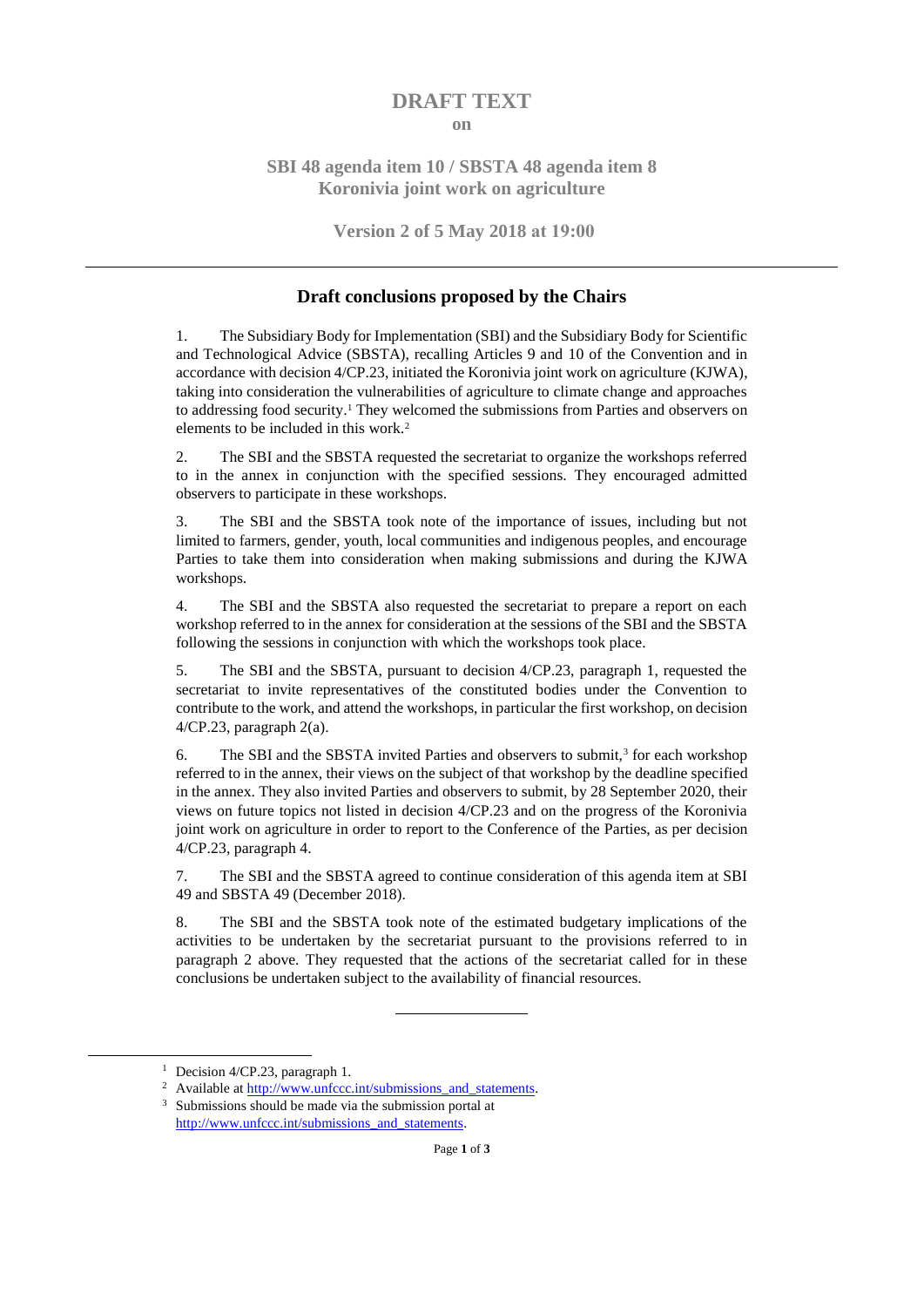# **Annex**

-

# **Road map**

## **ROAD MAP**

| <b>Session</b>                        | Activity                                                                                                                                                                                                                                                                        |                                                                                                                                                                                                                                                                                                                               |  |
|---------------------------------------|---------------------------------------------------------------------------------------------------------------------------------------------------------------------------------------------------------------------------------------------------------------------------------|-------------------------------------------------------------------------------------------------------------------------------------------------------------------------------------------------------------------------------------------------------------------------------------------------------------------------------|--|
| <b>SBSTA/SBI 48</b><br>April-May 2018 | Parties agree on the road map/agenda                                                                                                                                                                                                                                            |                                                                                                                                                                                                                                                                                                                               |  |
|                                       |                                                                                                                                                                                                                                                                                 |                                                                                                                                                                                                                                                                                                                               |  |
|                                       | Intersessional<br>activities                                                                                                                                                                                                                                                    | Submissions on topic $2(a)^1$ (Modalities for implementation of the<br>outcomes of the five in-session workshops on issues related to agriculture<br>and other future topics that may arise from this work) by 22 October 2018                                                                                                |  |
| <b>SBSTA/SBI 49</b><br>December 2018  | Workshop with constituted bodies under the Convention <sup>2</sup> on topic $2(a)$ (Modalities for<br>implementation of the outcomes of the five in-session workshops on issues related to<br>agriculture and other future topics that may arise from this work)                |                                                                                                                                                                                                                                                                                                                               |  |
|                                       | Intersessional<br>activities                                                                                                                                                                                                                                                    | Preparation of workshop report by the secretariat on topic 2(a) (Modalities<br>for implementation of the outcomes of the five in-session workshops on<br>issues related to agriculture and other future topics that may arise from<br>this work)                                                                              |  |
|                                       |                                                                                                                                                                                                                                                                                 | Submissions on topics 2(b) (Methods and approaches for assessing<br>adaptation, adaptation co-benefits and resilience) and 2(c) (Improved soil<br>carbon, soil health and soil fertility under grassland and cropland as well<br>as integrated systems, including water management) by 6 May 2019                             |  |
| <b>SBSTA/SBI 50</b><br>June 2019      | Workshops on topics 2(b) (Methods and approaches for assessing adaptation, adaptation co-<br>benefits and resilience) and 2(c) (Improved soil carbon, soil health and soil fertility under<br>grassland and cropland as well as integrated systems, including water management) |                                                                                                                                                                                                                                                                                                                               |  |
|                                       | Consideration of the workshop report on topic $2(a)$ (Modalities for implementation of the<br>outcomes of the five in-session workshops on issues related to agriculture and other future<br>topics that may arise from this work)                                              |                                                                                                                                                                                                                                                                                                                               |  |
|                                       | Intersessional<br>activities                                                                                                                                                                                                                                                    | Preparation of workshop reports by the secretariat on topics 2(b) (Methods<br>and approaches for assessing adaptation, adaptation co-benefits and<br>resilience) and 2(c) (Improved soil carbon, soil health and soil fertility<br>under grassland and cropland as well as integrated systems, including<br>water management) |  |
|                                       |                                                                                                                                                                                                                                                                                 | Submissions on topic 2(d) (Improved nutrient use and manure<br>management towards sustainable and resilient agricultural systems) by 30<br>September 2019                                                                                                                                                                     |  |
| <b>SBSTA/SBI 51</b><br>November 2019  | Workshop on topic 2(d) (Improved nutrient use and manure management towards sustainable<br>and resilient agricultural systems)                                                                                                                                                  |                                                                                                                                                                                                                                                                                                                               |  |

<sup>&</sup>lt;sup>1</sup> Topic numbering refers to the paragraphs in decision 4/CP.23.

 $2^{\circ}$  Constituted bodies will contribute to the Koronivia joint work on agriculture in accordance with decision 4/CP.23, paragraph 1.